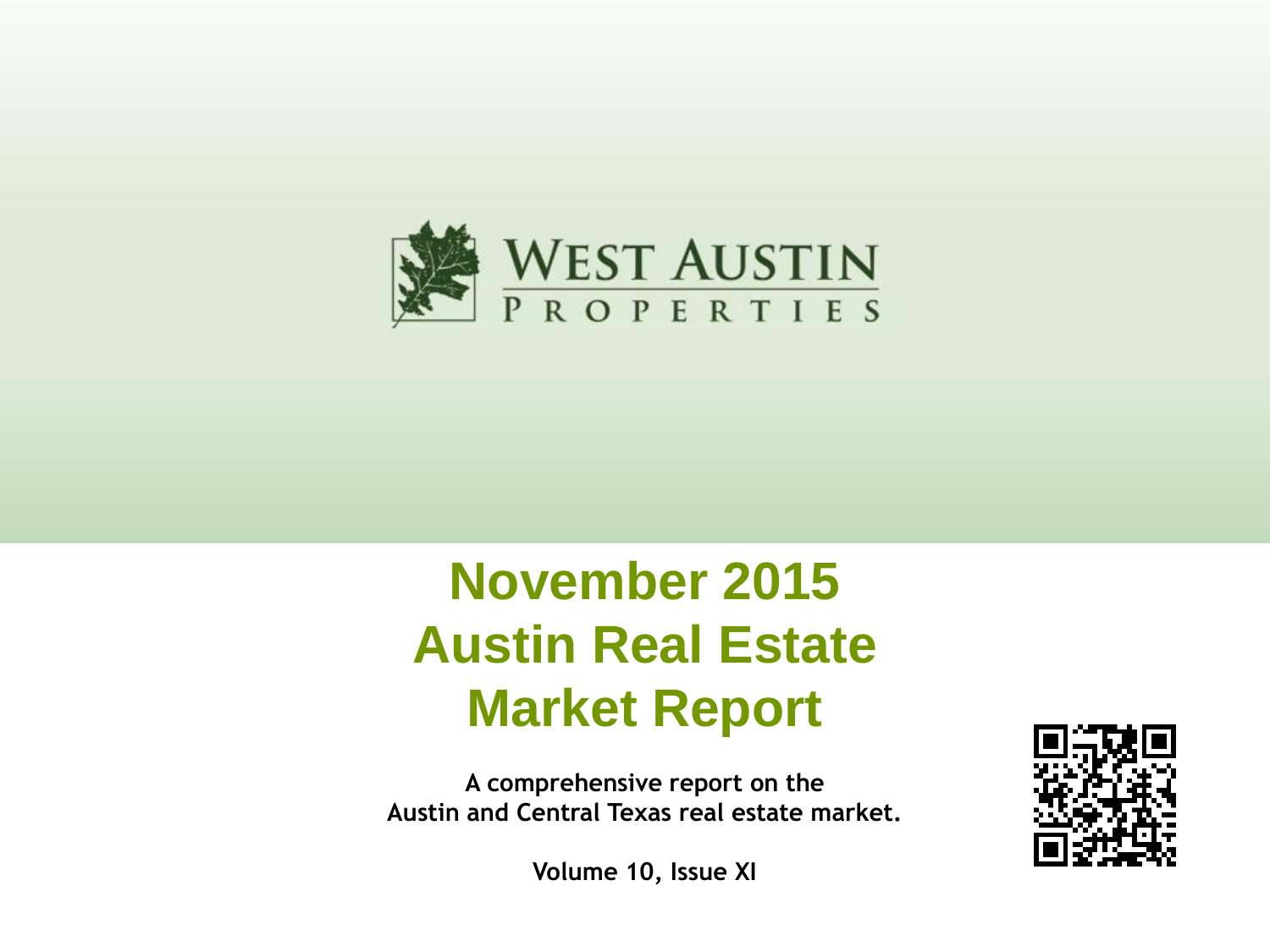### **Year to Date Sales – November 2015**

1



Year-to-date sales in Austin are higher than in seven of the previous eight years, showing increasing demand and an improving market.

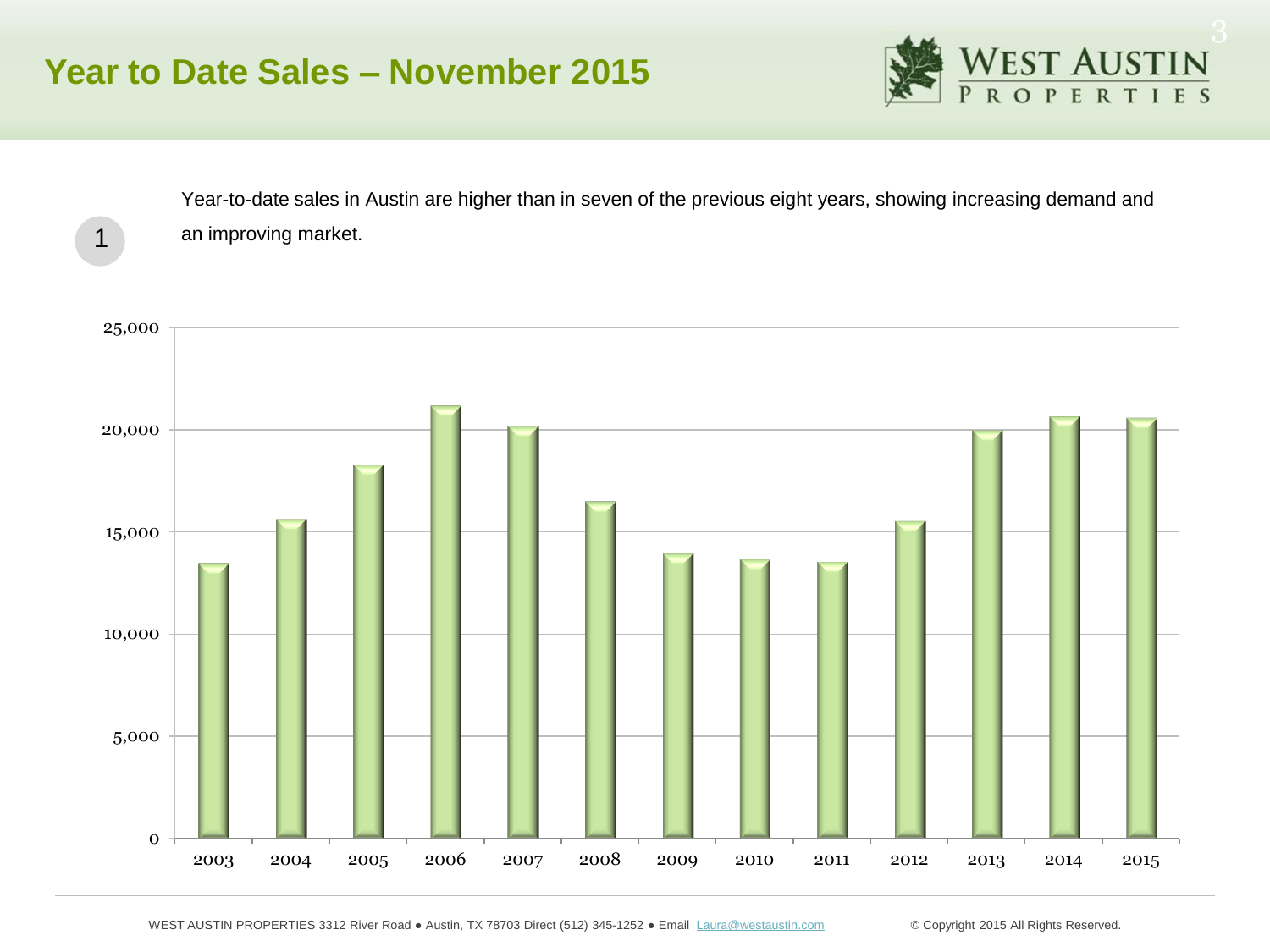2



The chart below follows the trends of numbers of homes sold during any given month. Last month there were 2,158 homes sold in Austin, Texas.

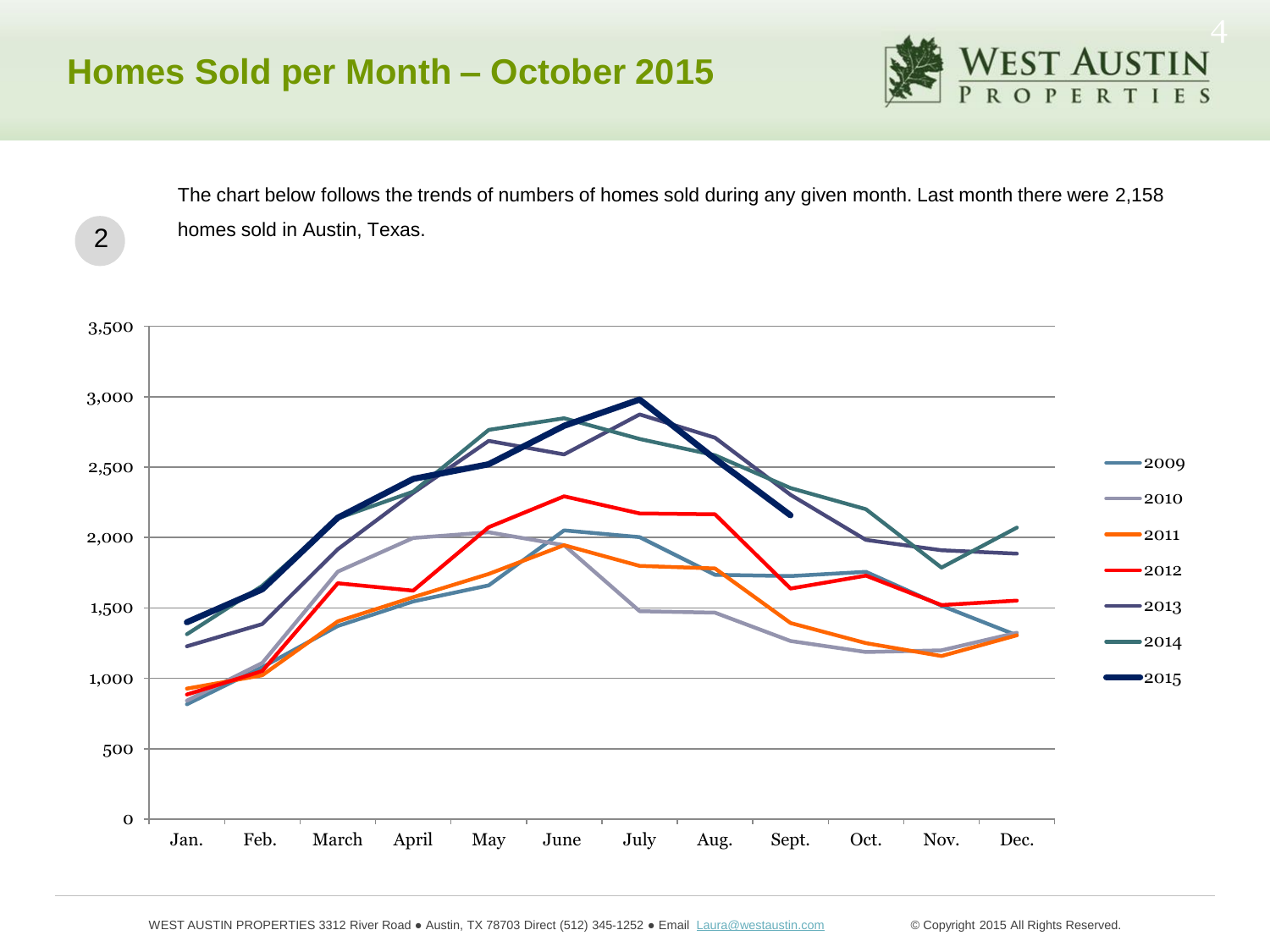### **Homes For Sale – November 2015**

3



The chart below follows the trends of the number of homes for sale during any given month. At the beginning of November, there were 6,222 homes for sale in Austin, Texas. **There are 1.46% more homes for sale than last year at this time.** 

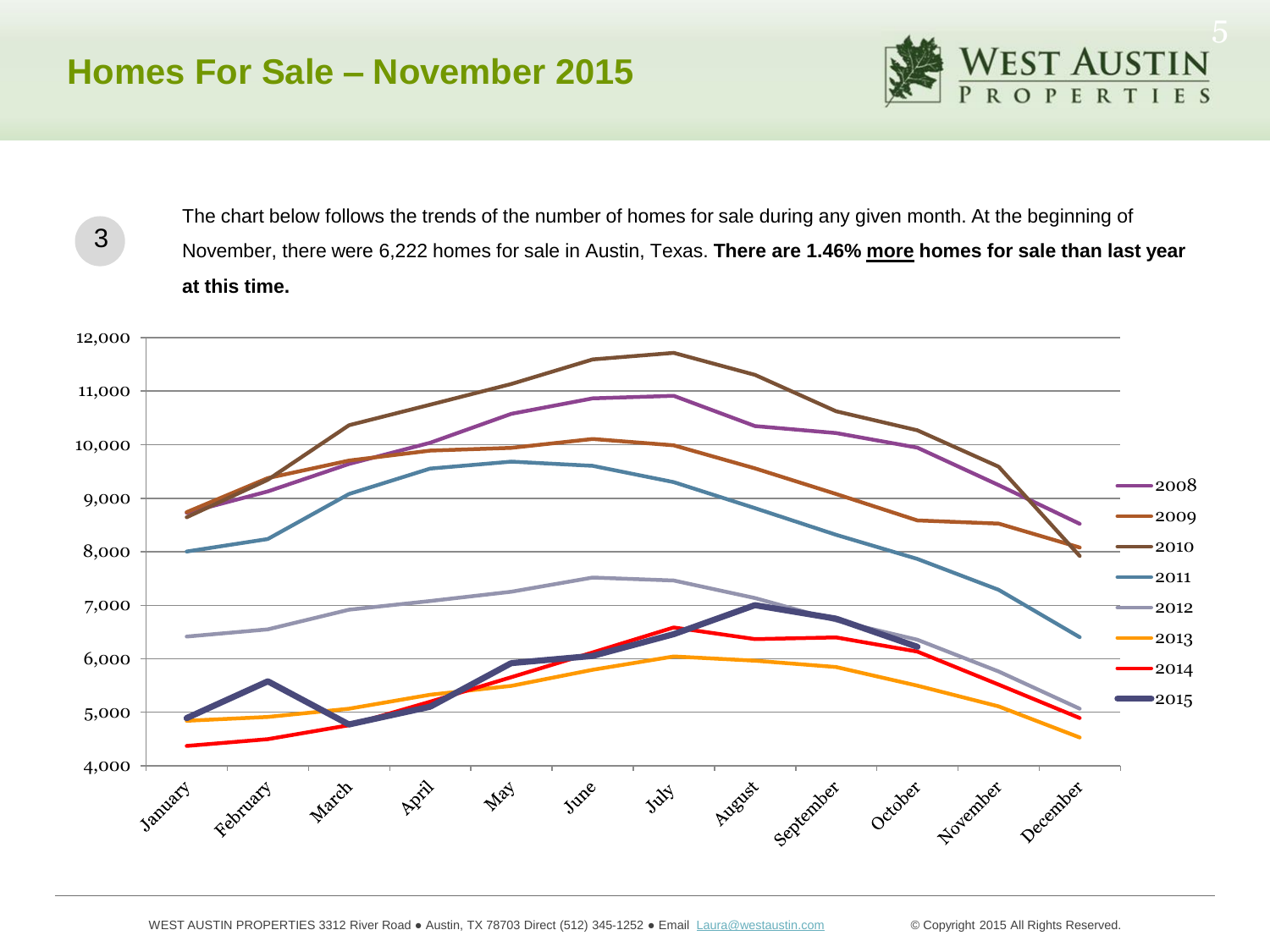#### **Pending Sales per Month – November 2015**

4



The chart below tracks the number of Pending Sales in the market. These are homes that are Under Contract that have yet to close. This month there are 3,264 homes Pending in Austin, Texas. **This is the highest number of November pendings in the last 7 years.** Because of qualifying, mortgage and approval rates it is taking longer to go from contract to close.

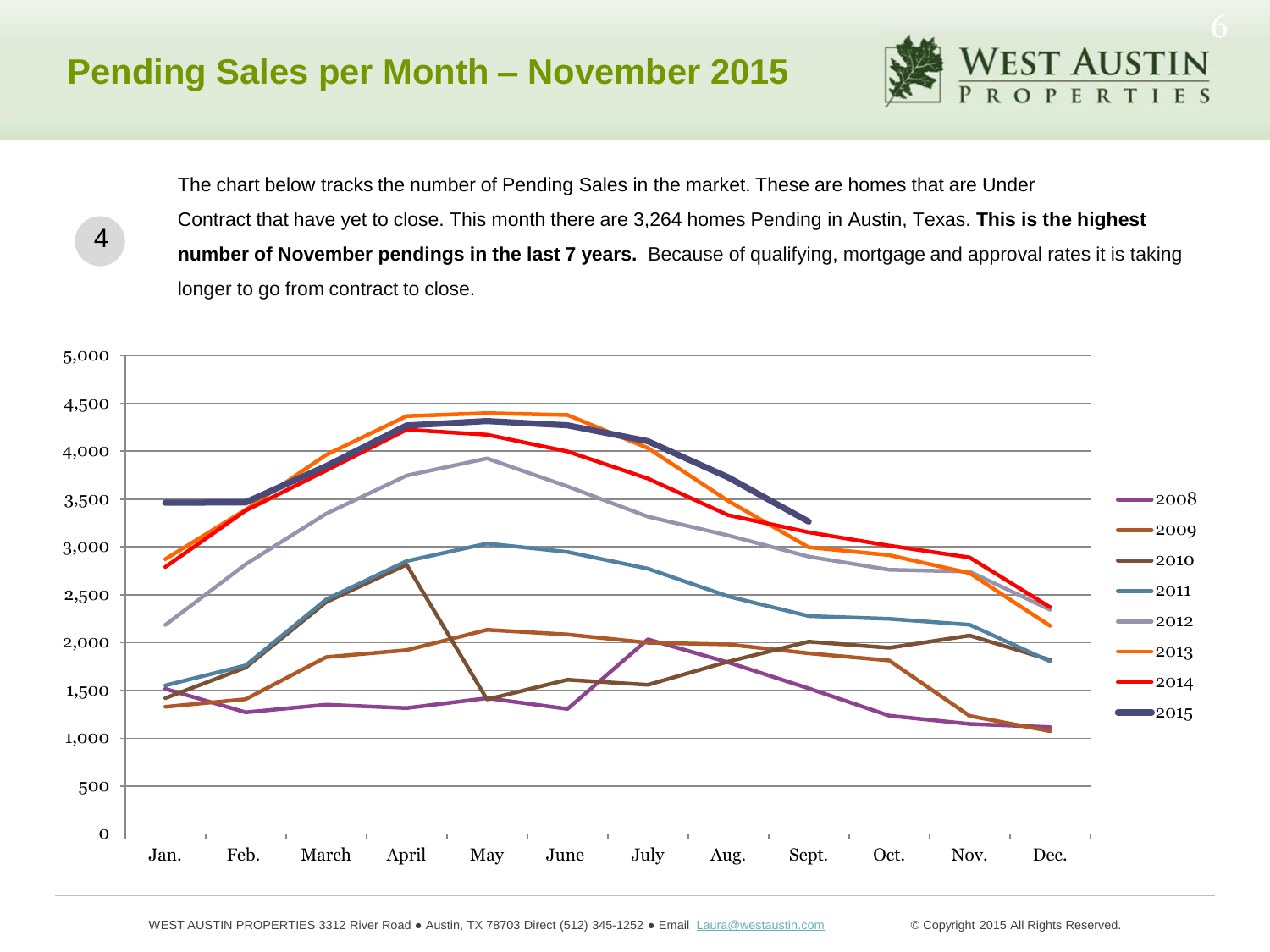# **Home Sales by Price Band-October 2015**

5



Overall we are in an Extreme Seller's Market with 2.70 months of inventory. On average, home prices are showing High Appreciation for the year. However, the Market is different based on demand and the number of homes for sale in each price range. Homes valued under \$500,000 are in a Normal or Extreme Seller's Market.

| <b>Price Range</b>       | # of Solds | <b>Active Listings</b>        | <b>Months of</b><br>Inventory | Sold % of List           | <b>Market</b>                     |  |
|--------------------------|------------|-------------------------------|-------------------------------|--------------------------|-----------------------------------|--|
| \$0-\$100k               | 46         | 142                           | 3.09                          | 90.03%                   | Normal Seller's market            |  |
| \$100-\$200k             | 556        | 595                           | 1.07                          | 97.56%                   | <b>Extreme Sellers Market</b>     |  |
| \$200-\$300k             | 709        | 1527                          | 2.15                          | 97.34%                   | <b>Extreme Sellers Market</b>     |  |
| \$300-\$400k             | 398        | 1186                          | 2.98                          | 95.68%                   | <b>Normal Seller's market</b>     |  |
| \$400k-\$500k            | 180        | 869                           | 4.83                          | 95.45%                   | <b>Normal Seller's market</b>     |  |
| \$500-\$600k             | 86         | 498                           | 5.79                          | 94.72%                   | <b>Balanced Market</b>            |  |
| \$600-\$700k             | 47         | 319                           | 6.79                          | 94.20%                   | Normal Seller's market            |  |
| \$700-\$800k             | 48         | 208                           | 4.33                          | 94.59%                   | <b>Balanced Market</b>            |  |
| \$800-\$900k             | 15         | 147                           | 9.80                          | 93.89%                   | <b>Normal Seller's market</b>     |  |
| \$900-\$1M               | 12         | 128                           | 10.67                         | 88.89%                   | <b>Balanced Market</b>            |  |
| $$1-$2M$                 | 42         | 347                           | 8.26                          | 90.38%                   | <b>Normal Buyer's Market</b>      |  |
| \$2-\$3M                 | 11         | 127                           | 11.55                         | $92.44\%$                | <b>Extreme Buyer's Market</b>     |  |
| \$3M<                    | 4          | 93                            | 23.25                         | $85.18\%$                | <b>Extreme Buyer's Market</b>     |  |
| <b>Overall MKT</b>       | 2154       | 6186                          | 2.87                          | 95.21%                   | <b>Extreme Sellers Market</b>     |  |
| 12+ Months of Inventory  |            | <b>Extreme Buyer's Market</b> |                               |                          | <b>High Depreciation</b>          |  |
| 9-12 Months of Inventory |            | <b>Normal Buyer's Market</b>  |                               |                          | <b>Moderate Depreciation</b>      |  |
| 6-9 Months of Inventory  |            | <b>Balanced Market</b>        |                               |                          | <b>Flat/Moderate Depreciation</b> |  |
| 3-6 Months of Inventory  |            | <b>Normal Seller's Market</b> |                               |                          | <b>Moderate Appreciation</b>      |  |
| 0-3 Months of Inventory  |            | <b>Extreme Sellers Market</b> |                               | <b>High Appreciation</b> |                                   |  |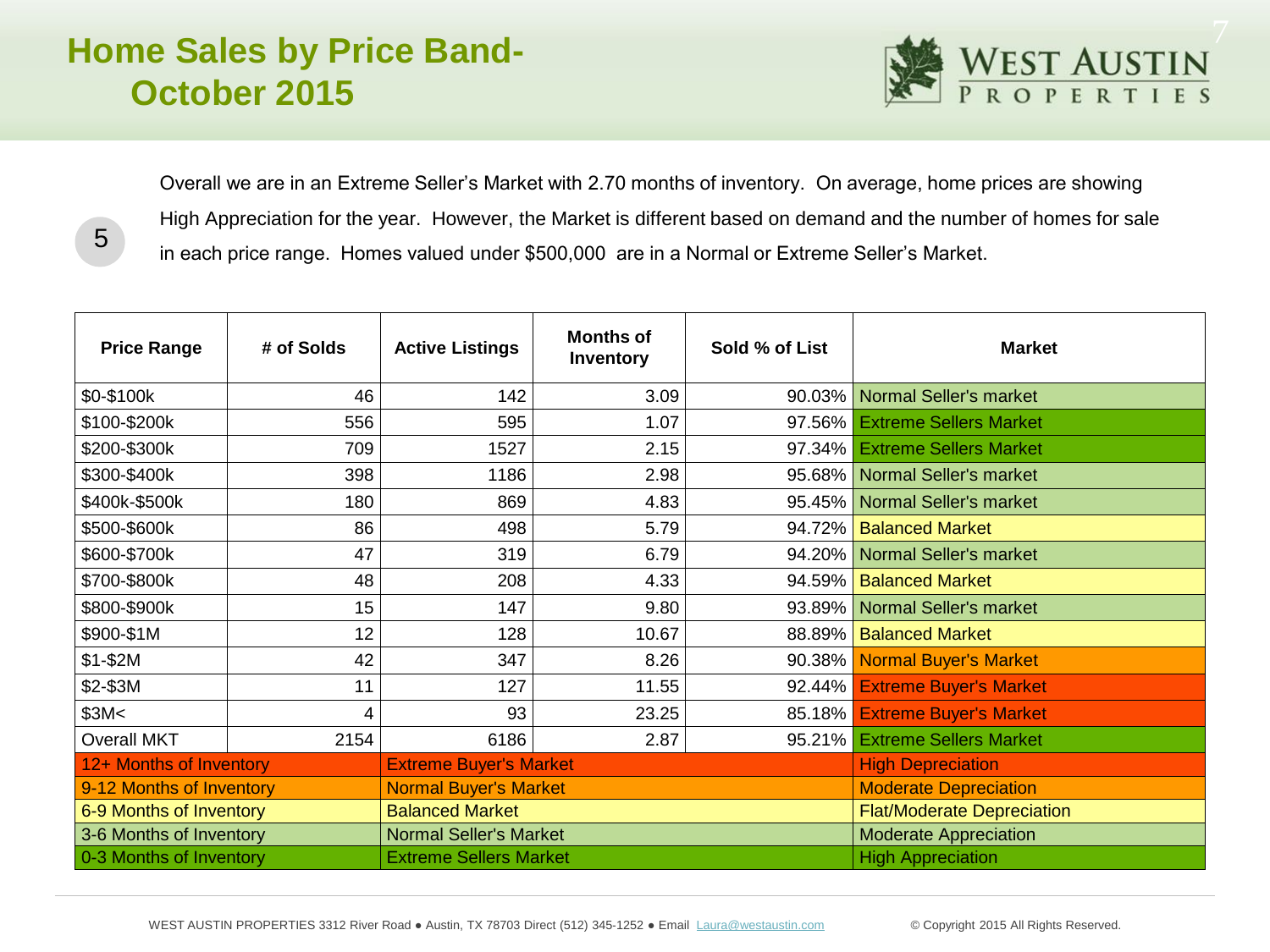# **Home Sales by Zip Code-October 2015**



The chart below provides details on how well each Zip Code is currently selling and the impact on home values.

10 out of 19 zip codes have less than 3 months of inventory and are defined as in an Extreme Seller's Market.

| <b>Zip Code</b>          | # of Solds | <b>Active</b><br>Listing<br>s | <b>Months of</b><br>Inventory | <b>Median Sales</b><br>price | Sold % of List                    | Avg DOM |
|--------------------------|------------|-------------------------------|-------------------------------|------------------------------|-----------------------------------|---------|
| 78701                    | 20         | 85                            | 4.25                          | \$558,250                    | 97.28%                            | 64      |
| 78702                    | 25         | 93                            | 3.72                          | \$380,000                    | 94.45%                            | 42      |
| 78703                    | 15         | 68                            | 4.53                          | \$850,000                    | 95.98%                            | 61      |
| 78704                    | 18         | 131                           | 7.28                          | \$622,500                    | 87.79%                            | 45      |
| 78705                    | 0          | 9                             |                               |                              |                                   |         |
| 78717                    | 30         | 78                            | 2.60                          | \$330,000                    | 99.41%                            | 34      |
| 78722                    | 8          | 11                            | 1.38                          | \$424,000                    | 100.71%                           | 16      |
| 78727                    | 29         | 32                            | 1.10                          | \$267,000                    | 98.94%                            | 38      |
| 78730                    | 13         | 34                            | 2.62                          | \$719,900                    | 95.87%                            | 86      |
| 78731                    | 20         | 49                            | 2.45                          | \$662,000                    | 96.62%                            | 67      |
| 78732                    | 29         | 112                           | 3.86                          | \$489,000                    | 98.53%                            | 102     |
| 78733                    | 15         | 32                            | 2.13                          | \$486,500                    | 95.56%                            | 65      |
| 78734                    | 43         | 197                           | 4.58                          | \$402,000                    | 96.89%                            | 90      |
| 78735                    | 5          | 69                            | 13.80                         | \$965,000                    | 97.35%                            | 96      |
| 78739                    | 27         | 67                            | 2.48                          | \$423,000                    | 98.83%                            | 62      |
| 78746                    | 30         | 137                           | 4.57                          | \$987,000                    | 96.04%                            | 84      |
| 78749                    | 40         | 31                            | 0.78                          | \$317,000                    | 98.88%                            | 21      |
| 78750                    | 34         | 30                            | 0.88                          | \$305,000                    | 98.78%                            | 24      |
| 78759                    | 21         | 47                            | 2.24                          | \$423,000                    | 97.36%                            | 54      |
| 12+ Months of Inventory  |            | <b>Extreme Buyer's Market</b> |                               |                              | <b>High Depreciation</b>          |         |
| 9-12 Months of Inventory |            | <b>Normal Buyer's Market</b>  |                               |                              | <b>Moderate Depreciation</b>      |         |
| 6-9 Months of Inventory  |            | <b>Balanced Market</b>        |                               |                              | <b>Flat/Moderate Depreciation</b> |         |
| 3-6 Months of Inventory  |            | <b>Normal Seller's Market</b> |                               |                              | <b>Moderate Appreciation</b>      |         |
| 0-3 Months of Inventory  |            | <b>Extreme Sellers Market</b> |                               |                              | <b>High Appreciation</b>          |         |

WEST AUSTIN PROPERTIES 3312 River Road · Austin, TX 78703 Direct (512) 345-1252 · Email [Laura@westaustin.com](mailto:Laura@westaustin.com) © Copyright 2015 All Rights Reserved.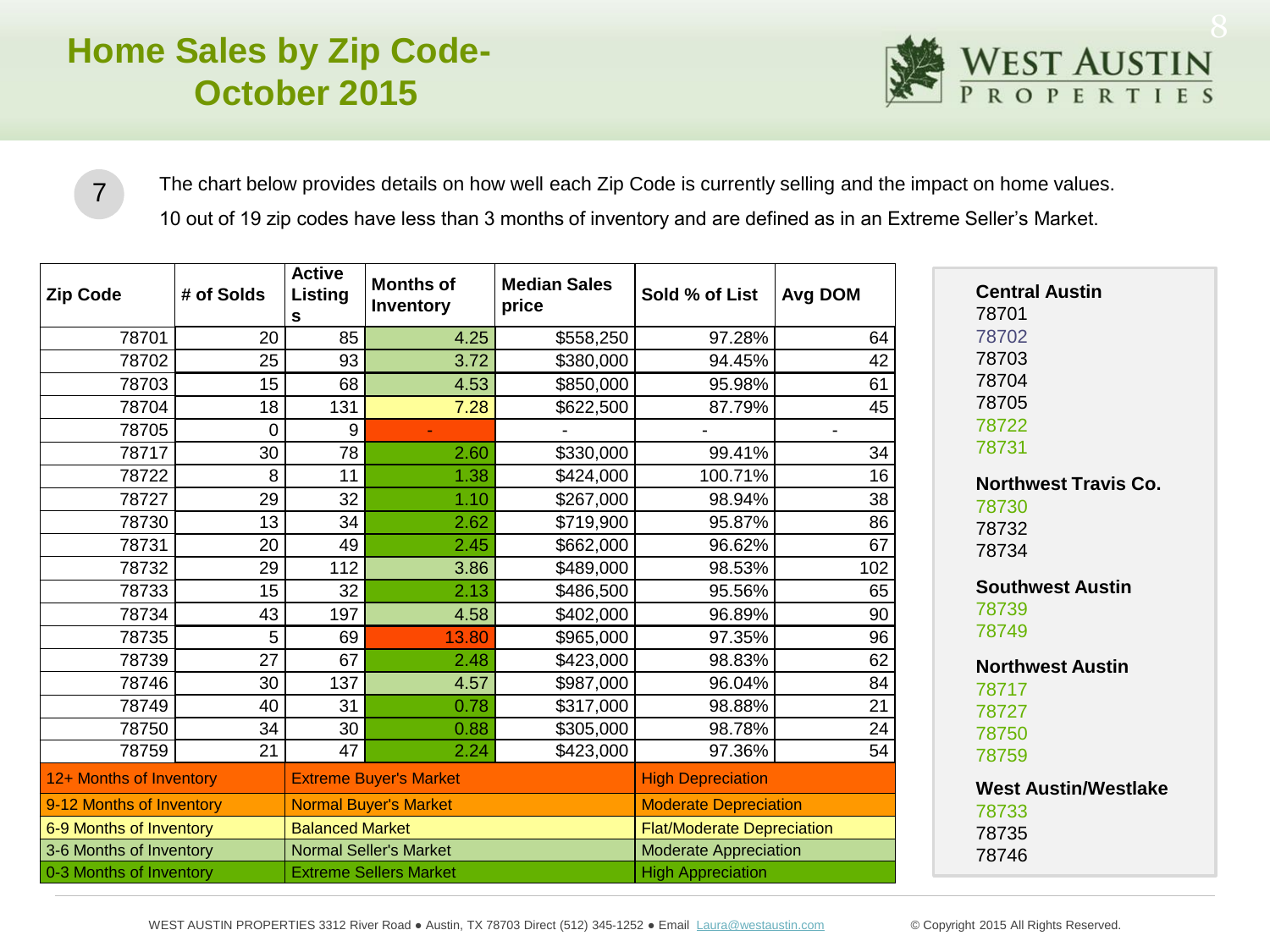#### **Absorption Rate: Months of Inventory in Austin 2006-2015**



The **Absorption Rate**, also called "Months of Inventory," is the best indicator of how fast or slow home values are moving up or down. The formula is the number of homes on the market divided by the number of homes sold in the prior month. With 6 to 9 months of inventory, the market is called Balanced, and home values remain stable with slight decreases or increases possible. Below 6 months is called a **Seller's Market**, as home prices slightly increase due to demand.

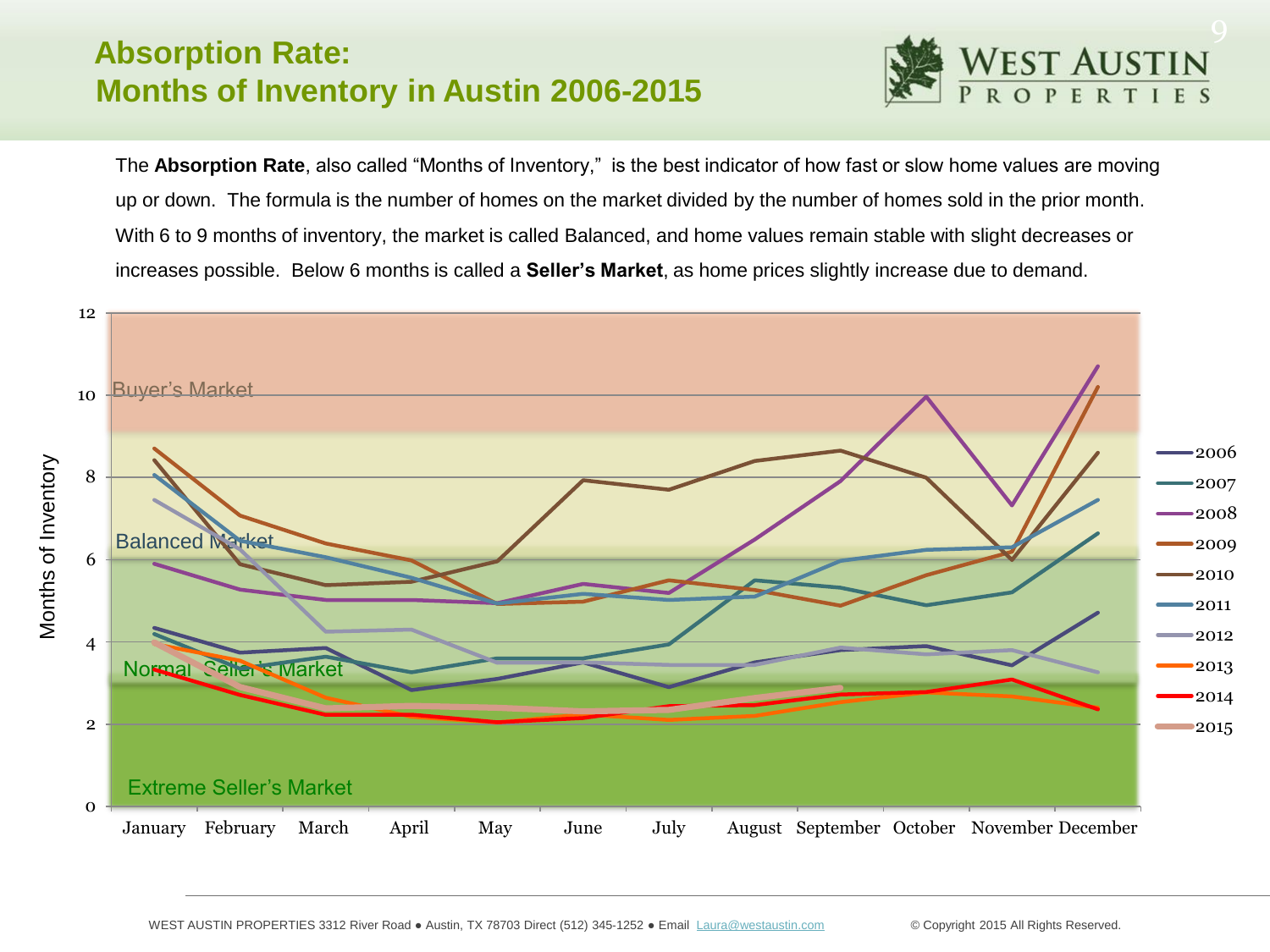## **Mortgage Rates - 15 Year Summary**



We monitor interest rates because they directly affect buying power. The higher the rate, the more it costs for a buyer to buy. When interest rates rise, it has the same effect as a seller raising his price and fewer homes sell because mortgage payments are higher. Conversely, when rates decrease more buyers qualify to purchase and home sales usually increase. The chart below tracks mortgage rates for the past 14 years. As you can see, mortgage rates are at close to their lowest levels.



Current Rates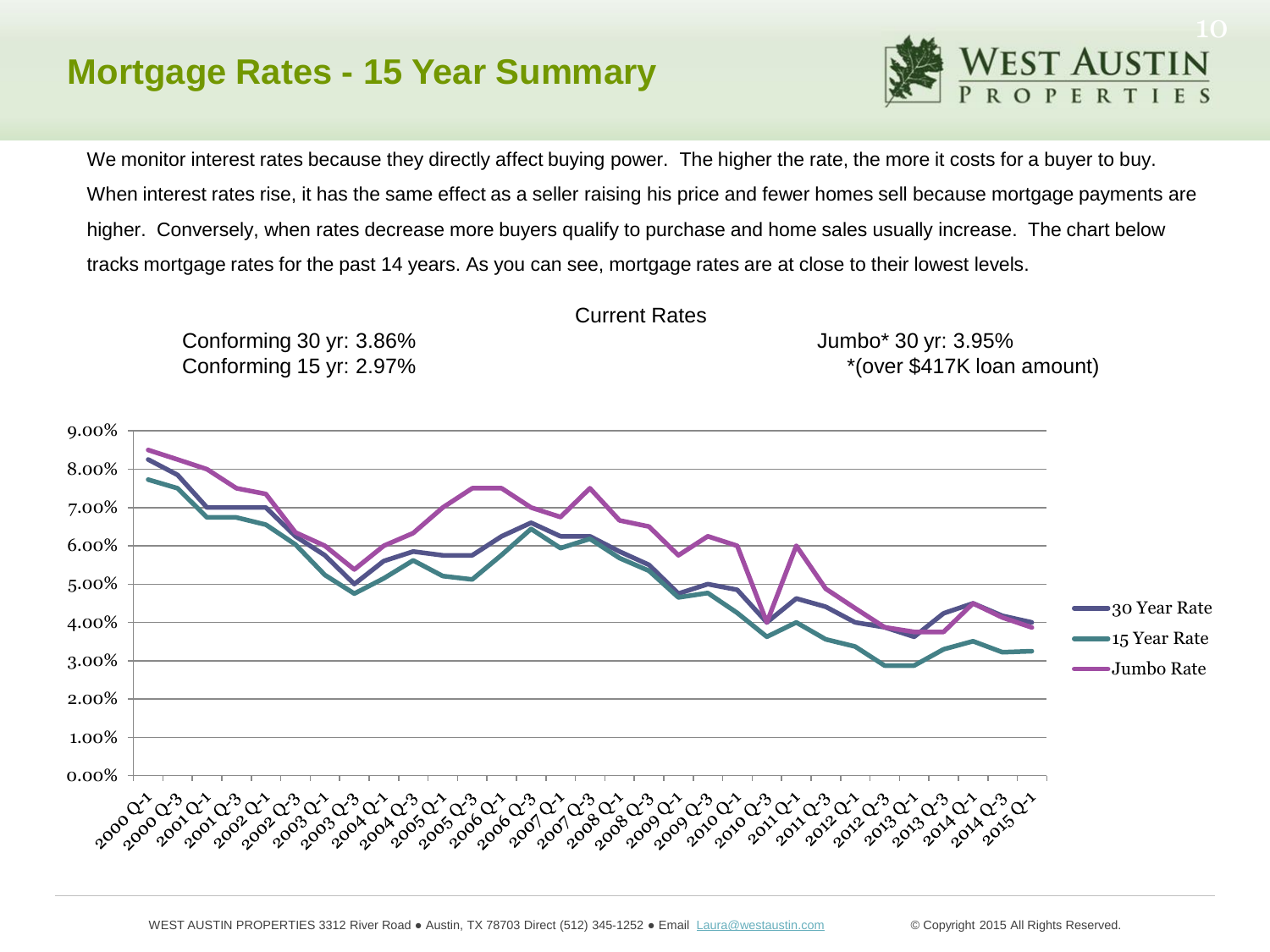

8

The chart above follows the trend of average and median sales price per year. Last month the average sales price was \$337,392 The median sold price was \$255,000 last month. The average sales price in October is up 8.6% and the median sales price is up 6.0% from one year ago.

 **The chart below shows the annual average and median Austin home sold.** 

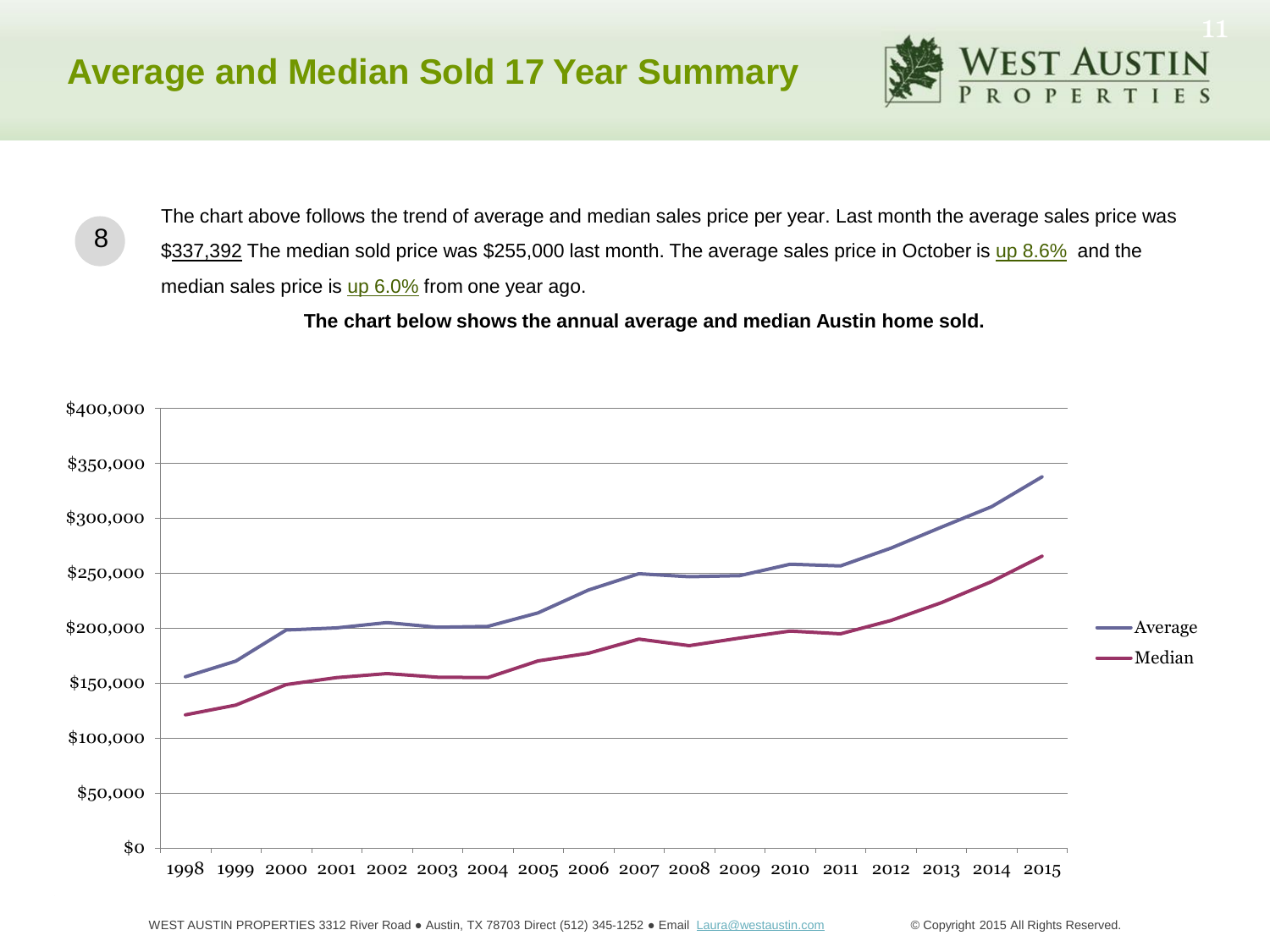# **Average Days on Market 2008-2015**



Of the homes that sold last month, the average amount of days they had been on the market was 53 days. This is 12.77% more days than a year ago.